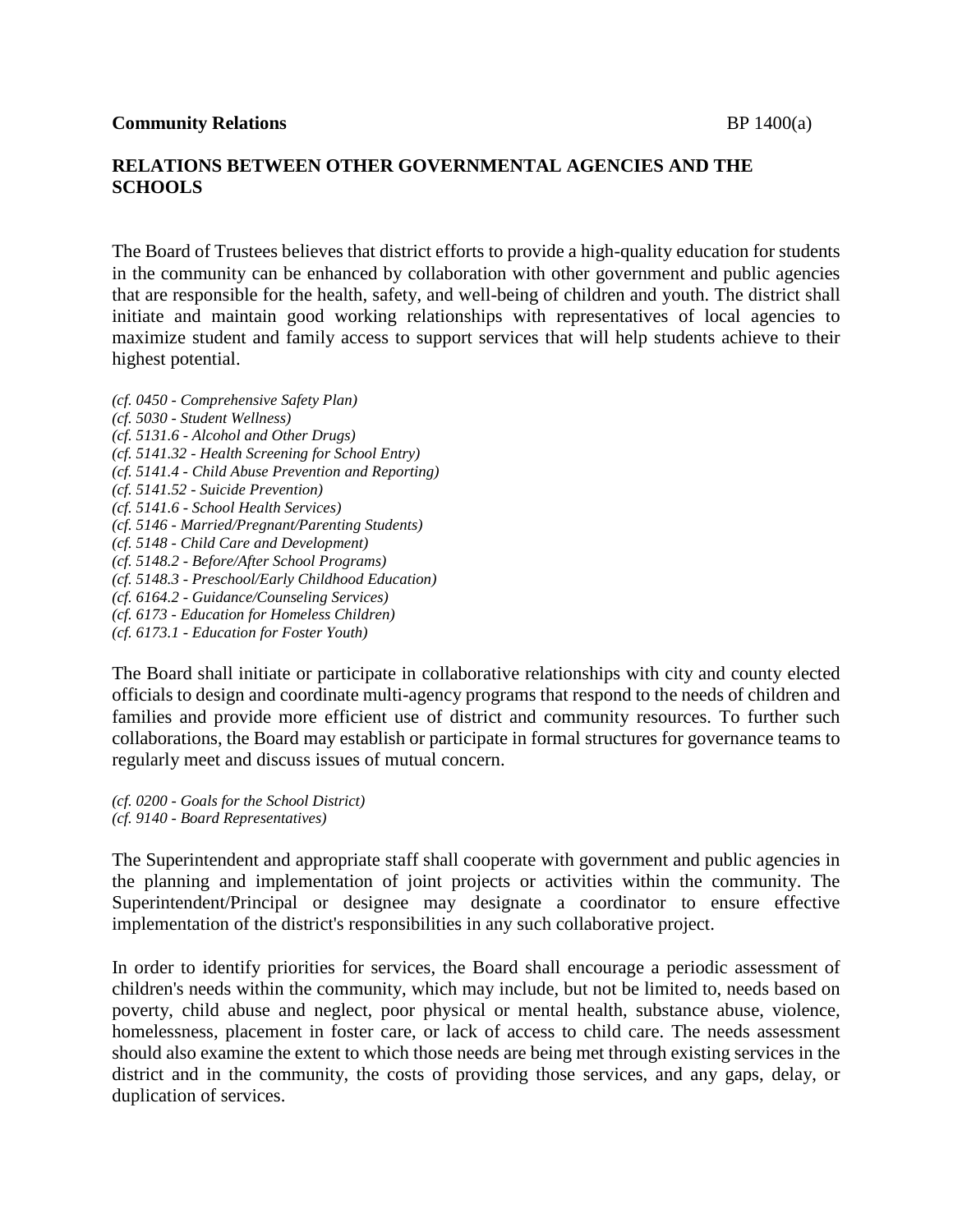## **RELATIONS BETWEEN OTHER GOVERNMENTAL AGENCIES AND THE SCHOOLS** (continued)

The Board shall approve the services to be offered by the district, the resources that will be allocated to support collaboration, any use of school facilities for services, and any development or joint use of facilities with other jurisdictions. All agreements with other agencies to coordinate services or share resources shall be in writing. The Board may establish joint powers agreements or memorandums of understanding, when feasible, to formalize the responsibilities and liabilities of all parties in a collaborative activity.

*(cf. 1330 - Use of School Facilities) (cf. 1330.1 - Joint Use Agreements) (cf. 3100 - Budget)*

The Superintendent/Principal or designee shall work with interagency partners to explore funding opportunities available through each agency, state and national grant programs, and/or private foundations for youth service coordination and delivery.

In order to facilitate service delivery or determination of eligibility for services, the district may share information with other appropriate agencies as long as the parent/guardian consents and the information is shared in accordance with laws pertaining to confidentiality and privacy.

*(cf. 3553 - Free and Reduced Price Meals) (cf. 5125 - Student Records)*

The Board shall receive regular reports of progress toward the identified goals of the collaborative effort. The reports may include, but not be limited to, feedback from staff and families regarding service delivery, numbers of children and families served, specific indicators of conditions of children, and indicators of system efficiency and cost effectiveness.

## *(cf. 0500 - Accountability)*

The Board shall communicate with the community about the district's collaborative efforts and the conditions of children within the school. The Board may advocate for local, state, and national policies, programs, and initiatives designed to improve the conditions of children and youth.

*(cf. 1100 - Communication with the Public) (cf. 1160 - Political Processes) (cf. 9000 - Role of the Board) (cf. 9322 - Agenda/Meeting Materials)*

*Legal Reference: (see next page)*